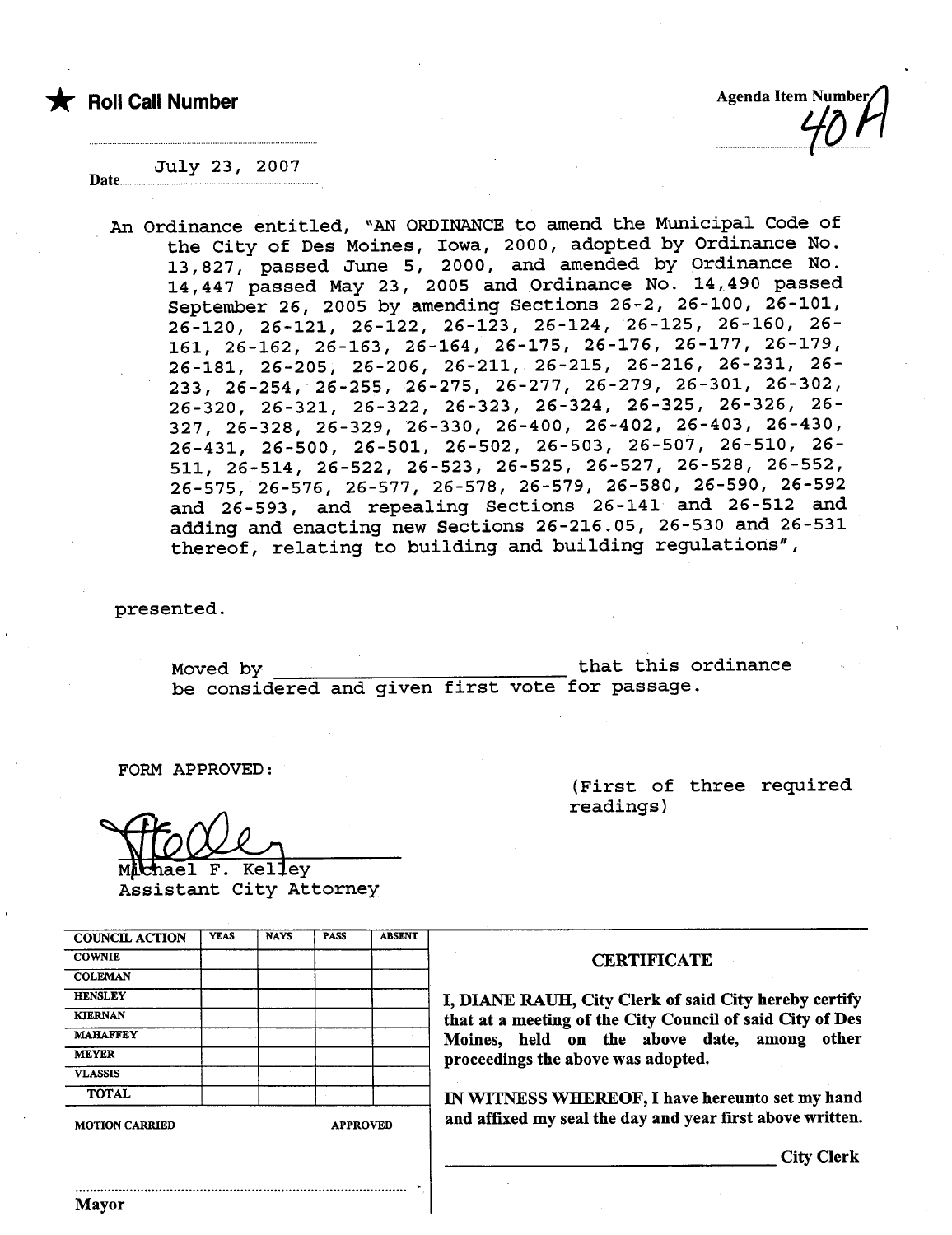ORDINANCE NO.

- AN ORDINANCE to amend the Municipal Code of the City of Des Moines, Iowa, 2000, adopted by Ordinance No. 13,827, passed June 5, 2000, and amended by Ordinance No. 14,447 passed May 23, 2005 and Ordinance No.  $14,490$  passed September 26, 2005 by amending Sections 26-2, 26-100, 26-101, 26-120, 26-121, 26-122, 26-123, 26-124, 26-125, 26-160, 26-161, 26-162, 26-163, 26-164, 26- 175, 26-176, 26-177, 26-179, 26-181, 26-205, 26-206, 26-211, 26-215, 26-216, 26-231, 26-233, 26-254, 26-255, 26-275, 26- 277, 26-279, 26-301, 26-302, 26-320, 26-321, 26-322, 26-323, 26-324, 26-325, 26-326, 26-327, 26-328, 26-329, 26-330, 26- 400, 26-402, 26-403, 26-430, 26-431, 26-500, 26-501, 26-502, 26-503, 26-507, 26-510, 26-511, 26-514, 26-522, 26-523, 26- 525, 26-527, 26-528, 26-552, 26-575, 26-576, 26-577, 26-578, 26-579, 26-580, 26-590,26-592 and 26-593, and repealing Sections 26-141 and 26-512 and adding and enacting new Sections 26-216.05, 26-530 and 26-531 thereof, relating to building and building regulations.
- Be It Ordained by the City Council of the City of Des Moines, Iowa:

Section 1. That the Municipal Code of the City of Des Moines, Iowa, 2000, adopted by Ordinance No. 13,827, passed June 5, 2000, and amended by Ordinance No. 14,447 passed May 23, 2005 and Ordinance No. 14,490 passed September 26, 2005 is hereby amended by amending Sections 26-2, 26-100, 26-101, 26-120, 26-121, 26-122, 26- 123, 26-124, 26-125, 26-160, 26-161, 26-162, 26-163, 26-164, 26- 175, 26-176, 26-177, 26-179, 26-181, 26-205, 26-206, 26-211, 26- 215, 26-216, 26-231, 26-233, 26-254, 26-255, 26-275, 26-277, 26- 279, 26-301, 26-302, 26-320, 26-321, 26-322, 26-323, 26-324, 26- 325, 26-326, 26-327, 26-328, 26-329, 26-330, 26-400, 26-402, 26- 403, 26-430, 26-431, 26-500, 26-501, 26-502, 26-503, 26-507, 26- 510, 26-511, 26-514, 26-522, 26-523, 26-525, 26-527, 26-528, 26- 552, 26-575, 26-576, 26-577, 26-578, 26-579, 26-580, 26-590, 26-592 and 26 - 593 , and repealing Sections 26-141 and 26-512 and adding and

 $700$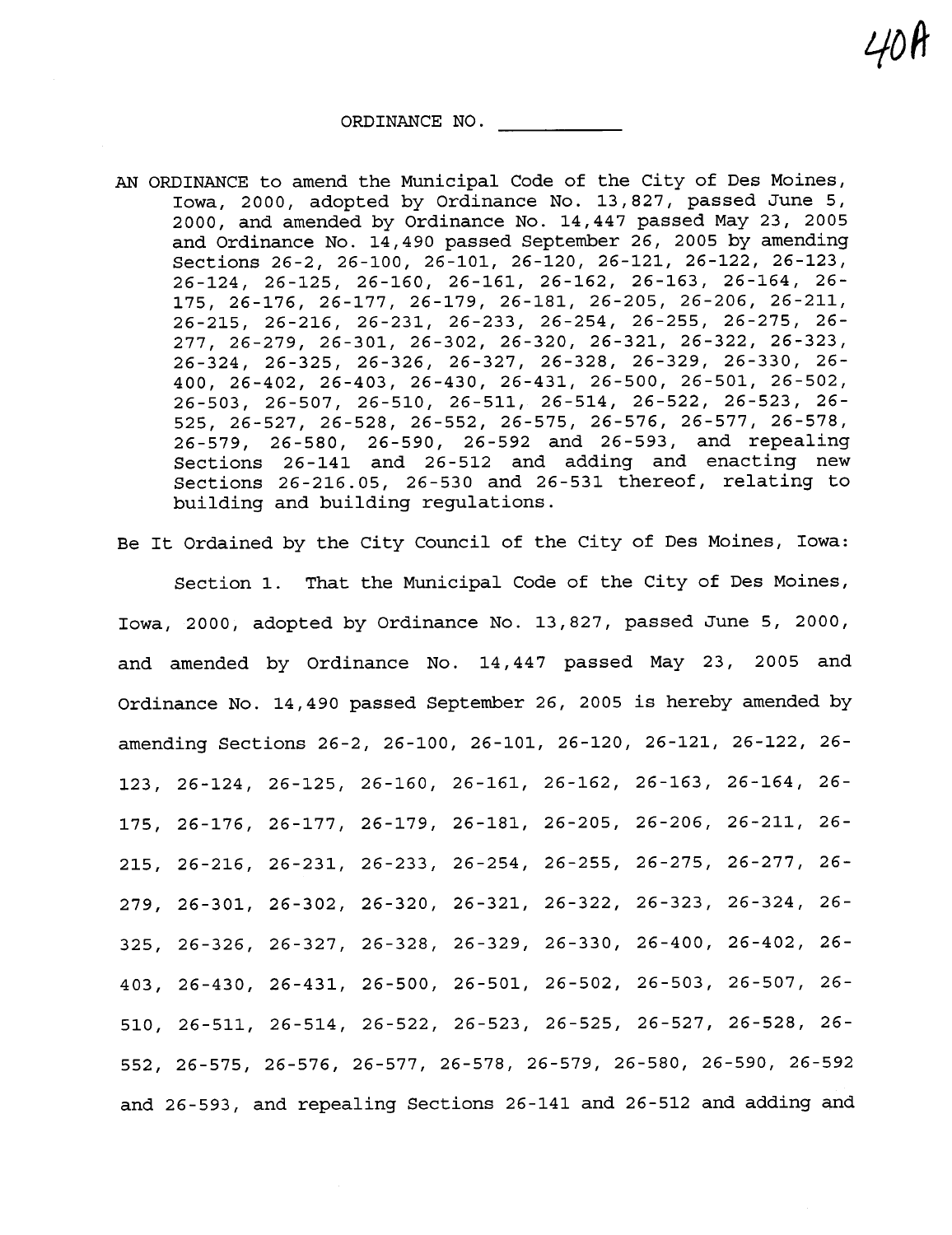enacting new Sections 26-216.05, 26-530 and 26-531 thereof, relating to building and building regulations, as follows:

## ARTICLE I. IN GENERAL

## 26-2. Purpose.

The purpose of this chapter is to provide for the protection of the public health and safety by: creation of a permit and development division and a board of appeals; adoption of building codes; enforcement of penalties for the violation of the building codes; requiring the qualification and registration of contractors; and repealing conflicting ordinances.

DIVISION 1. PERMIT AND DEVELOPMENT DIVISION

Sec. 26-100. Permit and development division established; officials appointed.

There is established in the city within the community development department the permit and development division which shall be under the direction and supervision of the permit and<br>development administrator. The permit and development development administrator. administrator and the building official shall be appointed by and be responsible to the director of the community development department. In the event the permit and development administrator does not also serve as the building official, the building official shall be responsible to the permit and development administrator.

Sec. 26-101. Powers and duties of building official.

- (a) Generally. Any reference in this article to the building official shall include the building official's designee. General powers and duties of the building official shall be as follows:<br>(1) Enf
	-
	- (1) Enforce all the provisions of this Chapter.<br>(2) Be accountable for the issuance of p Be accountable for the issuance of permits<sub>7</sub> and inspections of work, and licensing and certification of contractors.
	- (3) Serve as city staff and advisor to the licensing and appeals boardbuilding and fire code board of appeals.
	- $(4)$  Render interpretations of the building codes and  $\pm$ o-adopt and enforce rules and regulations supplemental to such codes as the building official may deem necessary in order to clarify the application of the provisions of such codes. Such interpretations, rules and regulations shall be in conformity with the intent and purpose of the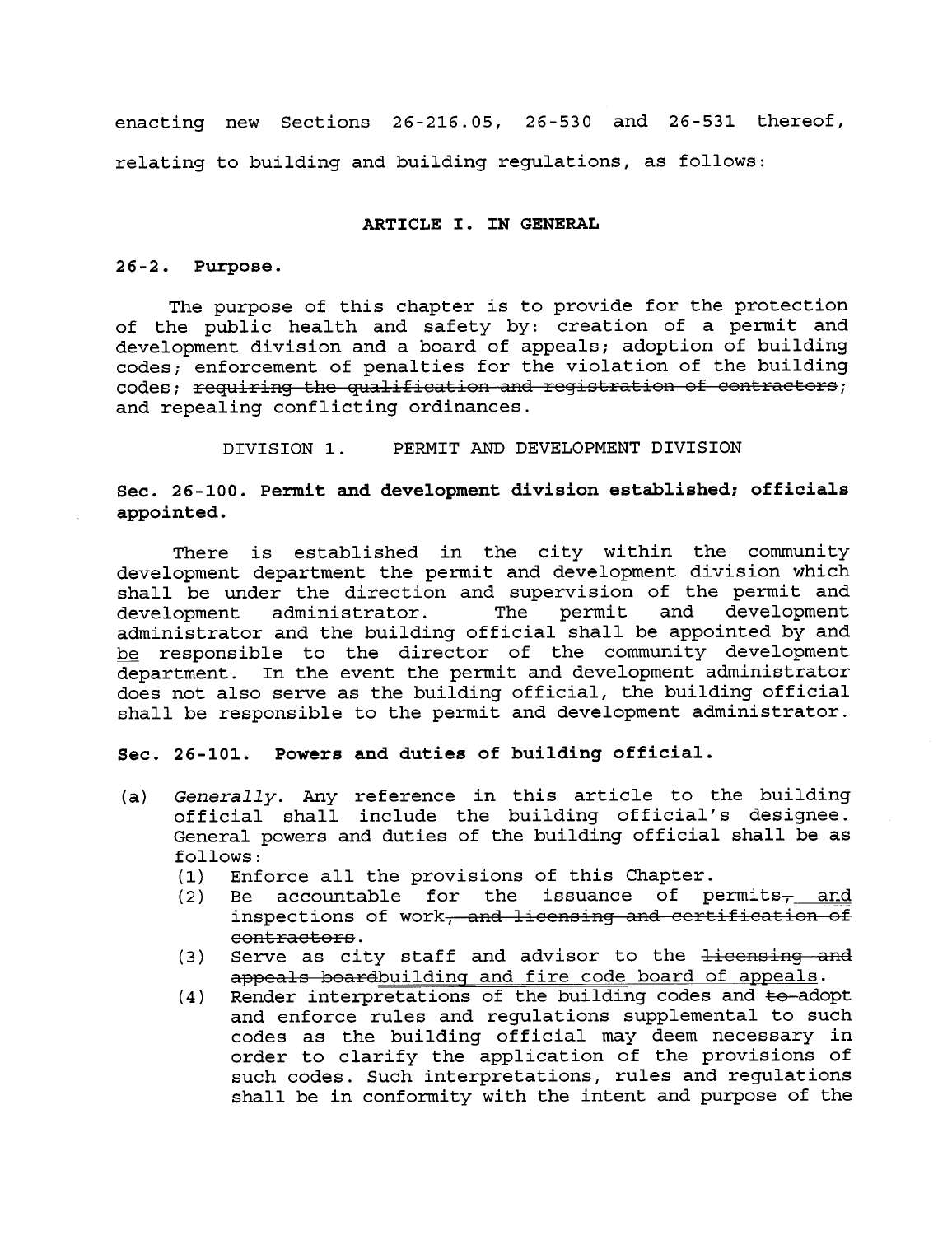applicable code.

- (5) Determine value or valuation under any of the provisions of the building codes.
- (6) Appoint staff members and delegate duties to those staff members.
- (b) Reports and records. The building official shall
	- (1) Provide the director of community development and the city manager, not less than once per year a summary of his or her recommendations as to deisrabledesirable amendments to the building codes. be responsible for the following reports and records:
	- -f Rcport to thc dircctor of thc community dcvclopmcnt
	- department and the city manager not less than once a year, covering the work during the preceding period. He or she shall incorporate in that report a summary of his or her recommendations as to desirable amendments to the building codco.
- (2) Keep aA permanent, accurate account of all fees and other monies collected and received under the codes assigned to the building official for enforcement, the names of the persons upon whose account the fees were paid, the date and amount thereof, together with the location of the building or premises to which they relate- $\frac{1}{L}$ 
	- $(3)$  Keep a Rrecord of the issuance of permits, inspections made, and other official work performed in accordance with this chapter $-j$
	- $(4)$  Keep rRecords of  $1$  censing and appeals boards building and fire code board of appeals meetings, hearings, rulings, and other matters performed in accordance with this chapter and shall notify in writing all persons involved.
- 
- (c) Specific powers<br>(1) Whenever any condition exists that is in violation of the codes or creates a danger to health and safety, the building official may until further notice:
	- a. Order any work stopped;
	- b. Order changes to any work to correct an unsafe or illegal condition;
	- c. Order discontinuation of any utilities supplying the premises;
		- d. Order vacation of any premises.

The building official shall give notice of such action to individuals in control of the premises, and may prescribe a period of time to comply with such notice based on the urgency of the situation.

(2) Whenever necessary to make an inspection to enforce any of the provisions of the building codes or whenever the building official has reasonable cause to believe that there exists in any building or upon any premises any condition or code violation which makes such building or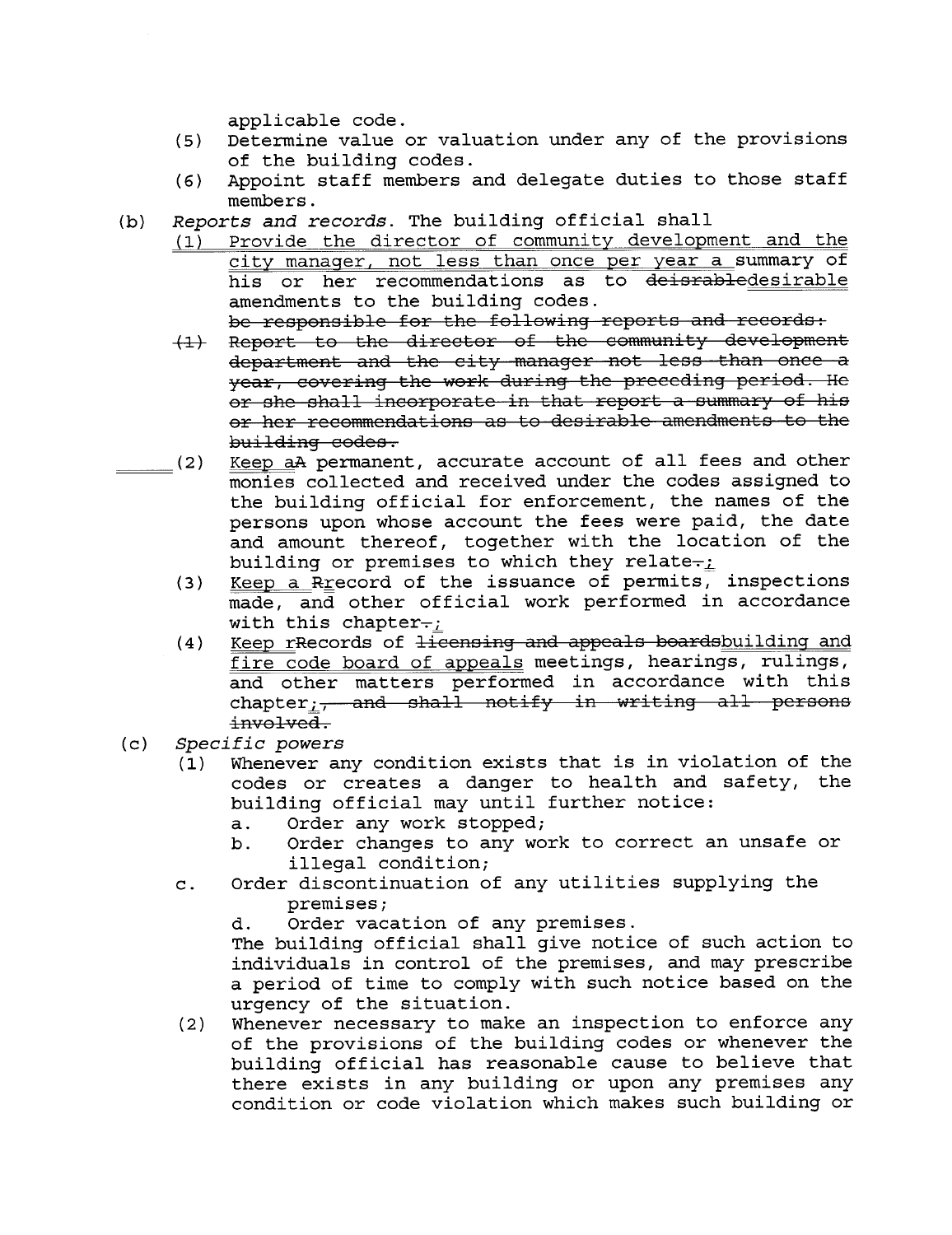premises unsafe, dangerous or hazardous, the building official may enter such building or premises at all reasonable times to inspect the building or premises or to perform any duty imposed upon the building official by the building code. However, if such building or premises is occupied, the building official shall first present proper credentials and request entry. If such entry is refused, the building official shall have recourse to every remedy provided by law to secure entry. When the building official shall have first obtained a proper inspection warrant or other remedy provided by law to secure entry, no owner or occupant or any other persons having charge, care or control of any building or premises shall fail or neglect, after proper request is made as provided in this subsection, to promptly permit entry therein by the building official or the for the purpose of inspection and examination pursuant to the such codes.

- (3) The building official shall have the authority to remove or cause the removal of covering, finishes, or other obstruction which may prevent the proper inspection of work or equipment.
- (d) Emergencies and public nuisances.
	- (1) Whenever the building official finds a public nuisance exists which requires immediate action to protect the public health and safety, such official may issue an order reciting its existence and requiring that action be taken as such official deems necessary. The action required by such official shall depend upon the nature of the nuisance, the danger to the public that the nuisance presents, the condition and deterioration of the premises, the potential for rehabilitation of structure involved and the time reasonably necessary to take the required action. If the owner does not comply with the order within the time specified in such order, such official may authorize the taking of the action specified in the order. Any costs incurred may be assessed against the property.
	- (2) Notice of the order shall be given to all owners, tenants, and other persons holding a property interest in the premises who are reasonably known to such official. Notice shall be given by that method which is reasonably calculated to inform each recipient within the shortest practicable period of time, considering the nature of the emergency and any difficulties in notifying the owners. If an owner or other person holding a property interest in the premises cannot be found, an affidavit shall be completed by the person attempting to locate such person, describing the efforts made, and held on file.
- (e) Cooperation of other officials and officers. The building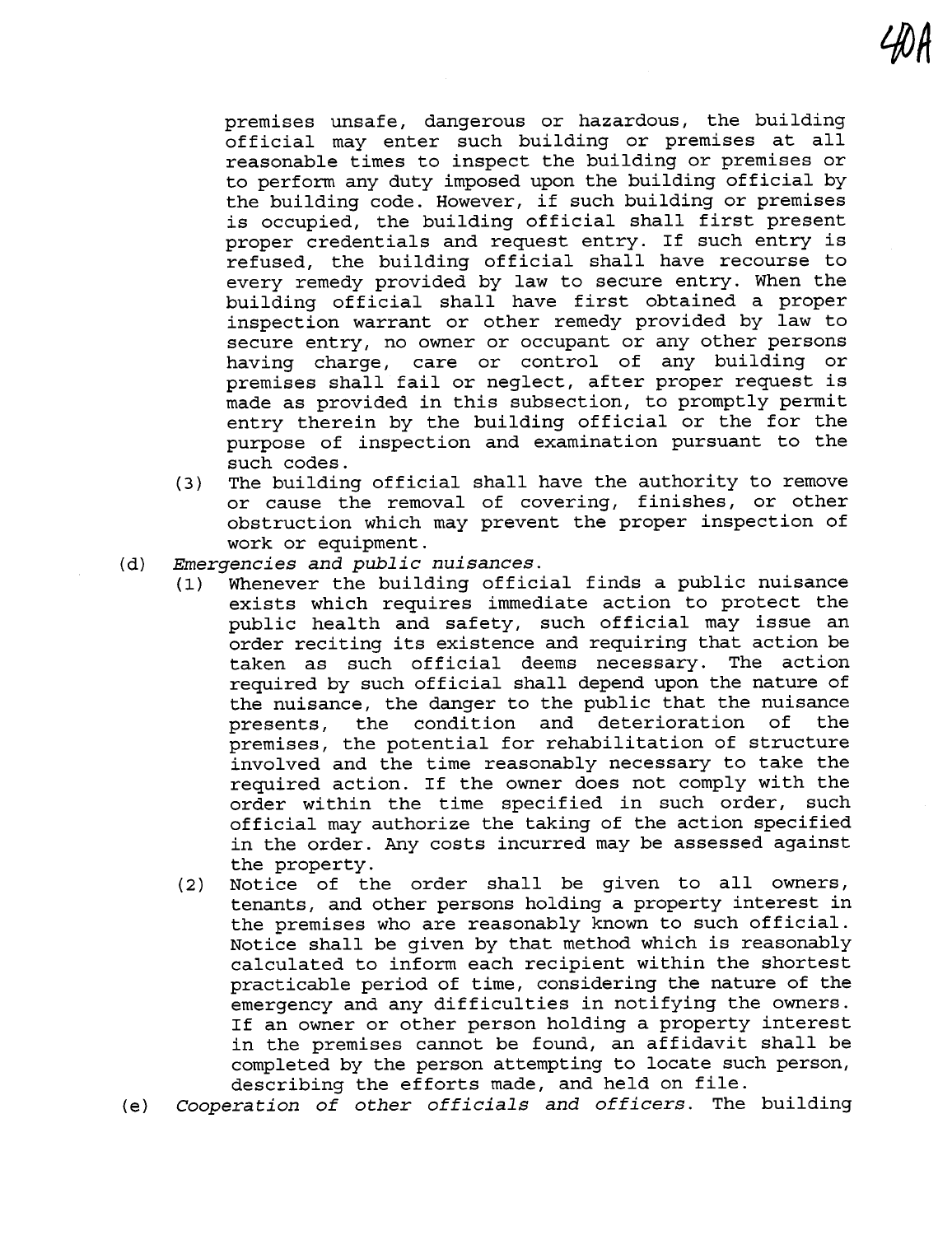official may request and shall receive so far as is required, in the discharge of his or her duties, the assistance and cooperation of other officials of this jurisdiction.

- (f) Conflict of Interest. Neither the building official nor any of the inspectors shall engage in any of the work for hire regulated by that individual, either directly or indirectly, nor shall the official or any of the inspectors have any financial interest in any firm engaged in such trade or business in the city at any time while employed by the city.<br>(g) Liability.<br>(1) Neither the The city ernor any employee is not liable for
- - Neither theThe city ernor any employee is not-liable for damages to a person or property as a result of any act or failure to act in the enforcement of the building codes, unless the act of enforcement constitutes false arrest.
	- (2) The building codes shall not be construed to relieve from or lessen the responsibility for damage to the person or of any person owning, operating or controlling any equipment or structure regulated by such codes  $f$ or damages to a person or property caused by its defects defective work nor shall the city or any city employee be held as assuming any such liability liable because of the inspections authorized by such codes or any approvals issued under such codes.

## DIVISION 2. <del>LICENSING AND APPEALS BOARD</del>BUILDING AND FIRE CODE BOARD OF APPEALS

# Sec. 26-120. Licensing and appeals boardBuilding and fire code board of appeals created; authority.

There is created a <del>licensing and appeals board</del>building and fire code board of appeals with authority to:

- $(1)$  Review the building, electrical, mechanical, -and plumbing and fire codes periodically and make recommendations thereto to the city council.
- (2) Prescribe rules and regulations for the conduct of examinations of applicants for licenses and certificates and prepare and conduct written examinations for the licenses and certificates required by this chapter. For written examinations, the board may utilize the services of a professional testing agency in lieu of creating its own tests. The cost of professional testing agency fees shall not exceed the amount collected from the applicants
- taking the examination.<br>(3) Rule upon the qualifications of all applicants, including whether education and training requirements have been<br>met. —The board shall certify qualified applicants, together with their respective examination ratings, to the building official within 30 days after the date upon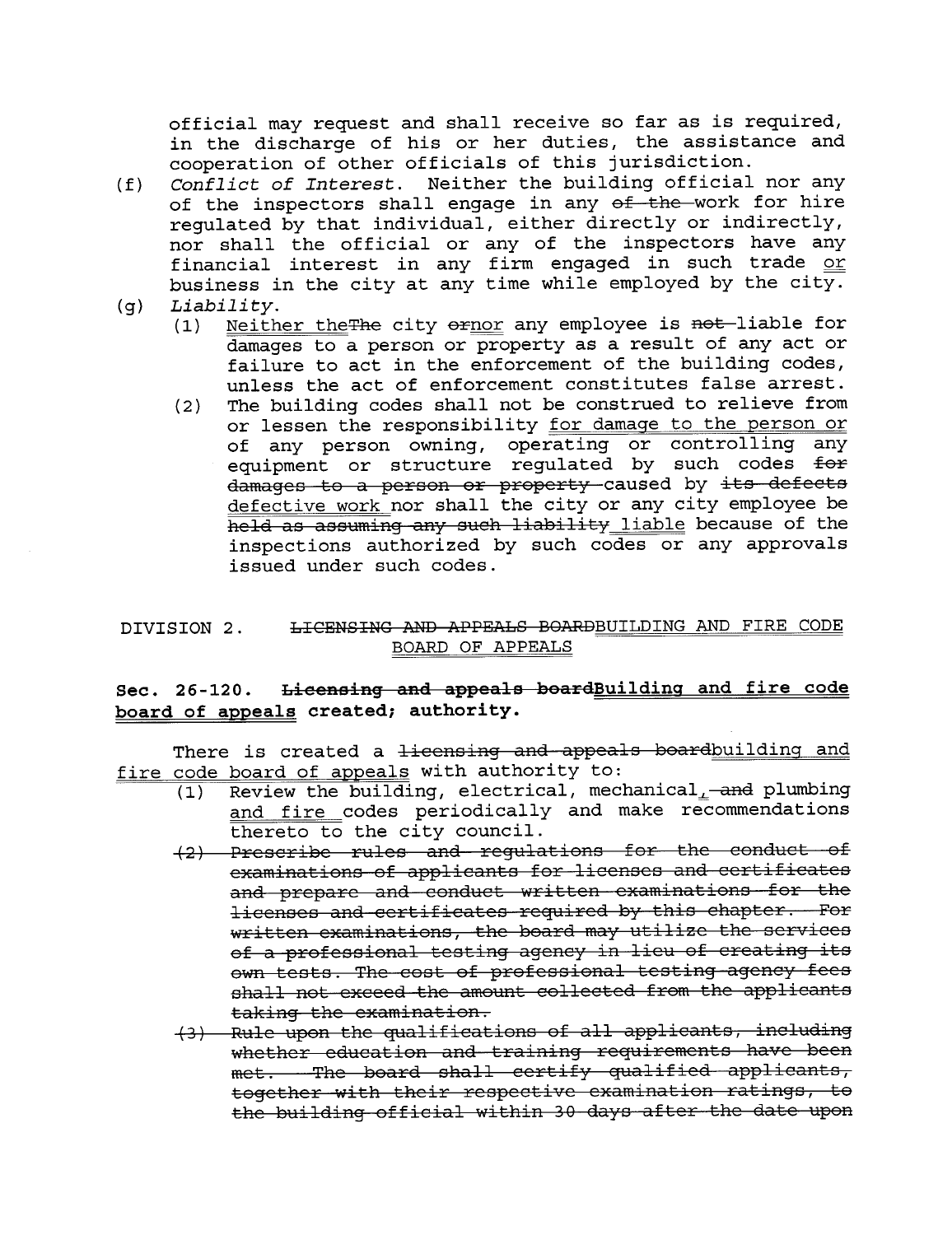which the examination is held. The building official shall then cause the certificate to be issued. No certificate shall be issued without written certification from the board.

- (4) Suspend or revoke any of the licenses or certificates required by articles II, III, IV and V, for due cause and subject to the limitations in this article, but only after the person charged therewith has been given notice and an opportunity to be heard in their own defense.
- (52) Act as a board of appeals to hear grievances arising from a decision of the building official or fire chiefand to provide for reasonable interpretations consistent with the provisions of the building, electrical, mechanical, and plumbing and fire codes. Any person may upon written request appeal a previous decision of the building official or fire chief to the board for consideration.
- (63) Determine the suitability of alternate materials and types of construction to those otherwise allowed by the building codes and to provide reasonable interpretations of the provisions of such article.
- $(74)$  Waive building code requirements that, in the opinion of the Board, do not render the building or structure more<br>hazardous, based on life safety, fire safety and hazardous, based on life sanitation, than the code requires.
- (8) Adopt a responsible method whereby the building official is authorized to conduct qualifying examinations for homeowner's permits.
- $(95)$  The board shall not have authority over administrative matters or matters covered by the board of power engineer examiners.

## Sec. 26-121. Terms; composition.

- (a) The licensing and appeals boardbuilding and fire code board of appeals shall consist of 17 members. Fifteen of the members shall be appointed for terms of three years, provided however<br>that the terms of five of the initial appointed members shall be for one year, and the terms of five of the initial appointed members shall be for two years. All appointed terms shall expire on the April 1st.
- (b) The appointed members of the  $\pm i$  censing and appeals boardbuilding and fire code board of appeals shall consist of the following persons having a minimum of five years of experience in the required field:
	- (1) One Iowa registered architect.
	- One Iowa registered professional engineer (structural or construction).
	- (3) One Iowa registered professional engineer (mechanical).<br>(4) One Iowa registered professional engineer (electrical).
	-
	- (4) One Iowa registered professional engineer (electrical). (5) One general contractor experienced in residential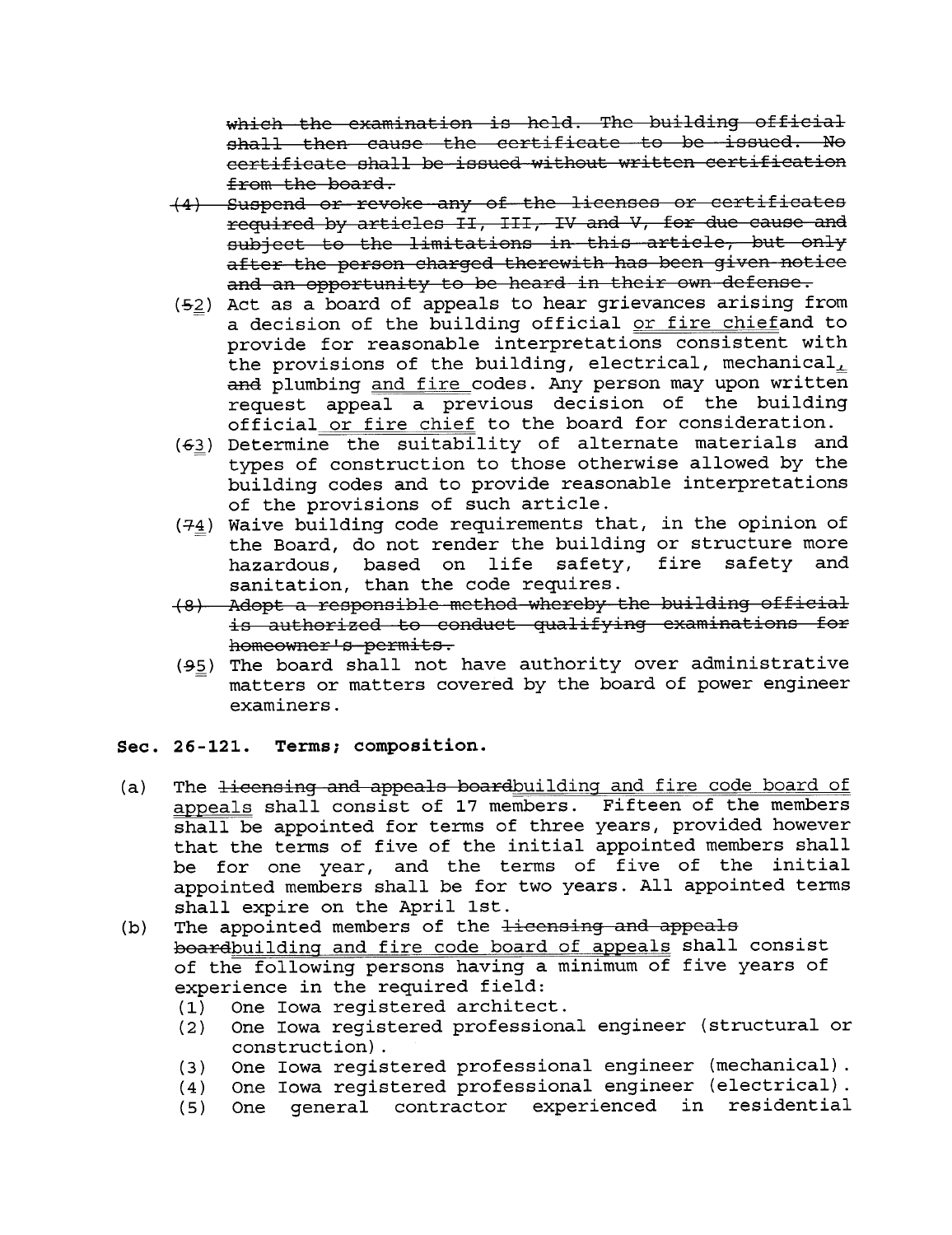construction.

(6) One general contractor experienced in commercial construction.

 $\int$   $U$ ( $V$ 

- Two electricians who hold an active master electrician certificate of competency or license issued by the city or by the state of Iowa and are in responsible charge of the electrical installation operation of a licensed electrical contracting firm.<br>One plumber who holds a
- (8) One plumber who holds an active master plumber certificate of competency or license issued by the city or by the state of Iowa and is in responsible charge of the plumbing installation operation of a licensed plumbing contracting firm.
- (9) One plumber who holds an active journeyman plumber certificate of competency or license issued by the city or by the state of Iowa.
- (10) Two mechanical contractors who hold an active class A, B, C or D mechanical contractor license issued by the city or who hold a master's mechanical license issued by the state of Iowa.
- 
- (11) One licensed attorney.<br>(12) One person <del>with experience in real estate or real estate</del> financingshall be a qualified engineer, architect, technologist, technician or safety professional trained in fire protection engineering, fire science or fire technology, including but not limited to fire protection contractors and certified technicians engaged in fire protection system design.
- (13) One person with experience in historic preservation.
- (c) The building official and fire marshal shall serve as ex officio members of the board.
- (d) Any member of the board may be removed by the city council for malfeasance in office, incapacity, or neglect of duty.

## Sec. 26-122. Hearings.

(a) Any person affected by a decision of the building official or fire chief may request and shall be granted a hearing on the decision, provided that the person shall file in the permit and development center a written petition requesting a hearing and setting forth a brief statement of the grounds within 15 days after receiving notice of the decision. Upon receipt of the petition, the permit and development center shall set a time and place for the hearing and shall give the petitioner written notice thereof at least three days before the date set for ithearing, unless such notice requirement is waived, in writing<sub>7</sub> by the petitioner. The hearing shall be commenced not later than thirty days after the day on which the petition was filed, unless<sub>7</sub> for good cause shown<sub>7</sub> the building official grants a postponement<sub> $\tau$ </sub> in writing.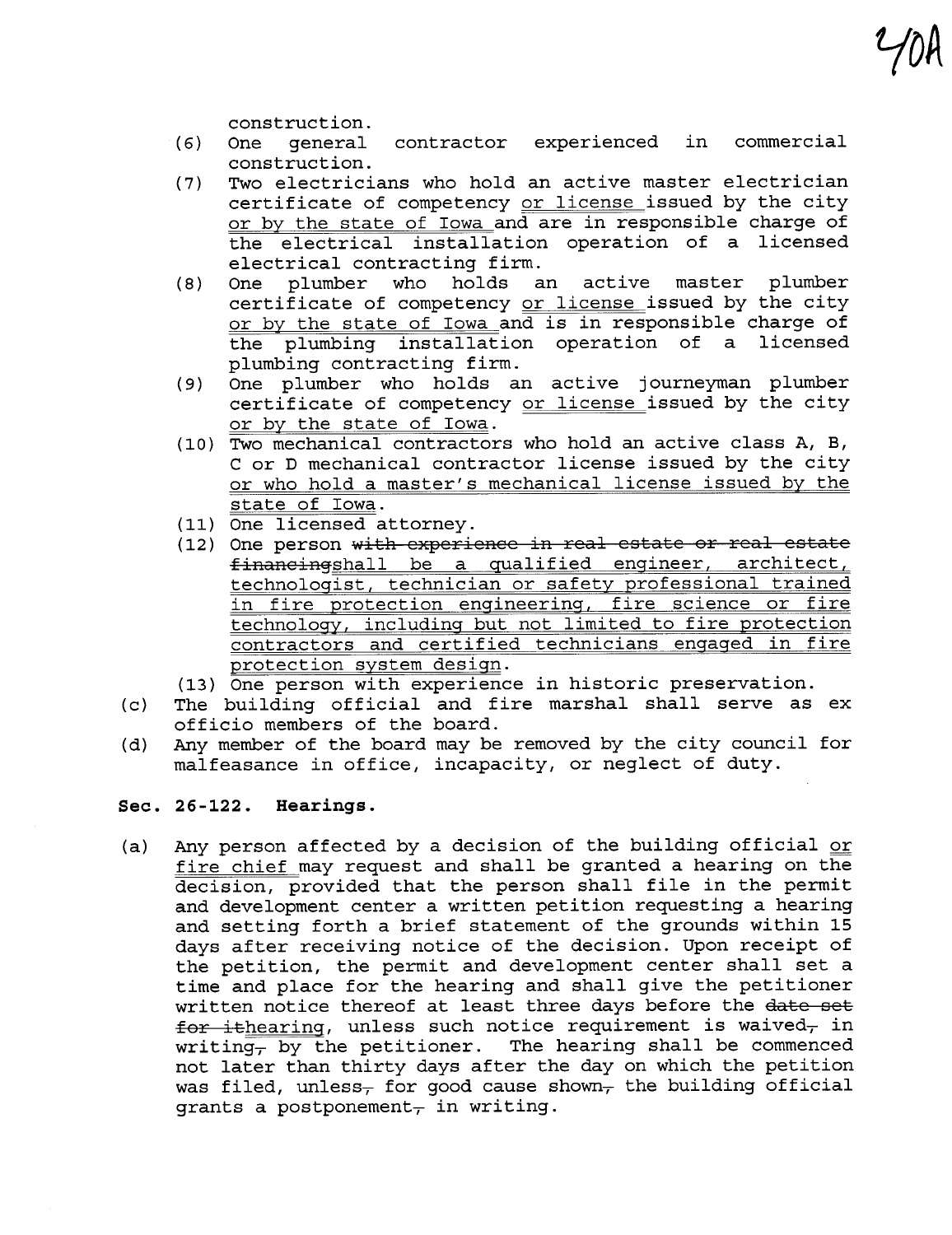- (b) At the hearing the petitioner shall be given an opportunity to be heard to show why the decision of the building official or fire chief should be modified or withdrawn. The building official or fire chief shall have the opportunity to be heard to show why the building official'stheir decision should be
- affirmed.<br>(e) Any hearing concerning the suspension or revocation any license or certificate shall be held at the earliest convenience of all parties concerned, but in any case shall be within five days, excluding Saturdays, Sundays, and holidays, after written notice has been served on the person charged<br>with the violation. The board shall hear all interested<br>parties who have pertinent written or oral evidence or  $intermutation$  to present for consideration.
- Sec. 26-123. Decisions.
- (a) After the hearing as provided in section  $26-122$ , the  $\frac{1}{1}$  eensing and appeals boardbuilding and fire code board of appeals shall affirm, modify or withdraw the decision of the building official or fire chief. In proceedings relative to the suspension or revocation of licenses or certificates, at least two thirds of all appointed members serving on the board must concur in any suspension or revocation.
- (b) Suspensions shall be for any period, up to six months. During the period of suspension, the license or certificate of the<br>offender shall be void, and the offender shall not perform any work for which a license or certificate is required. After the termination of the period of suspension, the license or  $certification$  ohall be reactivated by the building official, provided that renewal fees which have become due thereon have been paid.
- $(e_2)$  The proceedings at any hearing before the board, including the findings and decision of the building official or fire chief, if applicable, shall be summarized, reduced to writing, and entered as a matter of public record in the permit and development center. This record shall include a copy of every notice or order issued in connection with the matter.

## Sec. 26 -124. Meetings; rules of procedure.

- (a) The <del>licensing and appeals board</del>building and fire code board of appeals shall schedule examinations at least semiannually, and  $\overline{\text{shall}}$ -hold additionalregular meetings as necessary to hear appeals or conduct other business. Special meetings may be called at any time by the chair of the board or the building official or fire chief or upon the written request of two members of the board to the chair and the building official or fire chief.
- (b) The licensing and appeals boardbuilding and fire code board of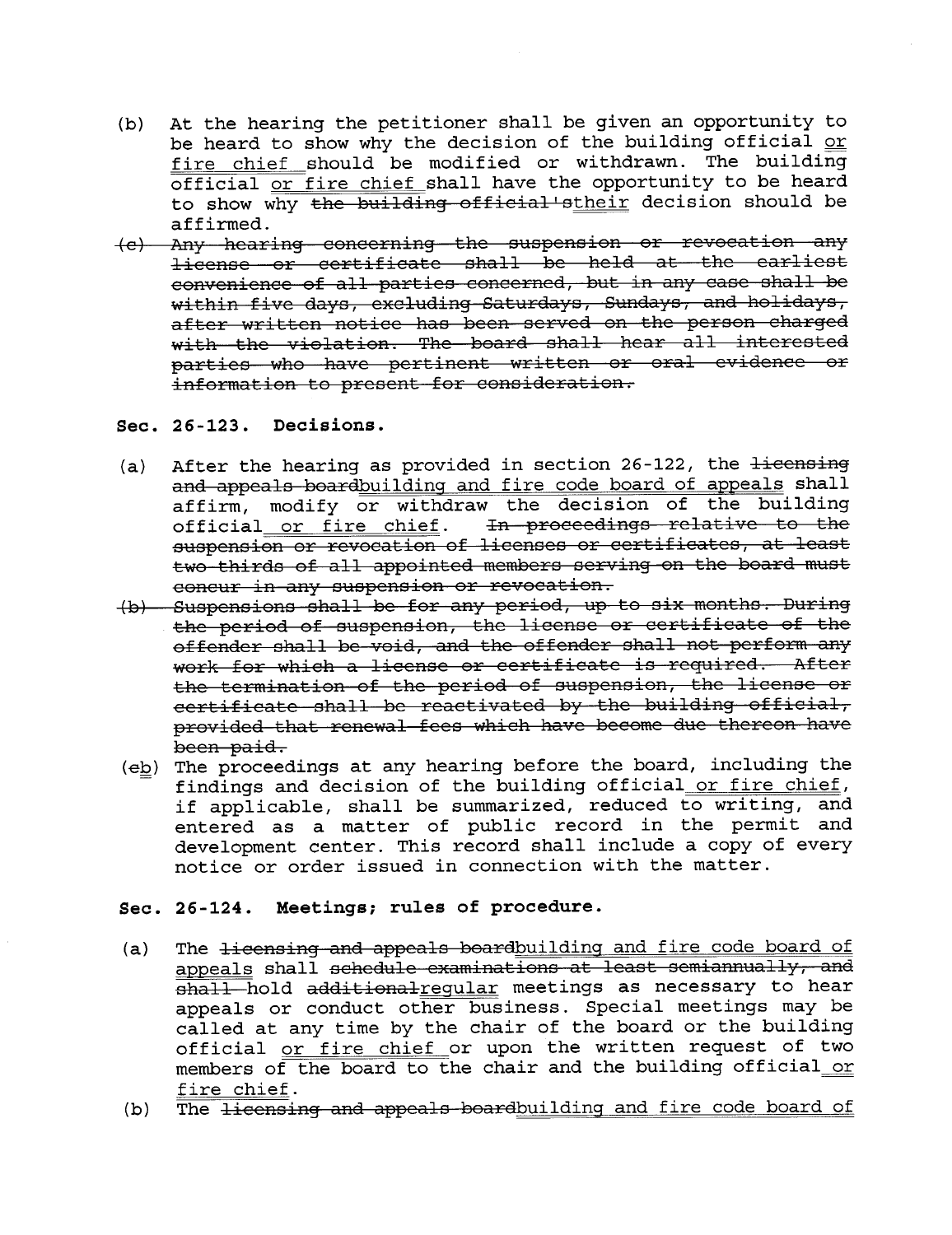appeals shall adopt reasonable rules and regulations for  $\overline{\text{conducting}}$  its meetings.

40f

 $(c)$ The city council shall provide suitable rooms in which the board shall hold its meetings and shall provide for the necessary expenses incurred by the board.

## Sec.  $26 - 1245$ . Legal counsel.

The <del>licensing and appeals board</del>building and fire code board of appeals shall have the right to request legal counsel from the city attorney when counsel is desired.

DIVISION 3. PERMITS AND FEES

## Sec. 26-141. Work by homeownerRepealed by Ord. No.  $14, - - -$ .

The building official may exempt homeowners from the requirement of having a contractor's license to do work on their primary residence after the homeowner demonstrates the competency, knowledge, skills, and abilities to safely perform the intended work. The homeowner must provide evidence to the building official that the work will be performed on homeowner's primary residence only. This section does not exempt the homeowner from the permit or fee requirements of this chapter.

## DIVISION 4. LICENSES AND CERTIFICATES

Sec. 26-160. license. Electrical, Plumbing and Mechanical Contractor's

Except as otherwise provided in this chapter, no person, firm<br>or business shall engage in, or <del>represent to the publichold itself</del> out as engaging in any activity or business <del>of the work or</del><br>activitieswithin the city regulated by this chapter <del>for any</del> building within the city without first having obtained a contractor's license from the city a contractor's licenseor the contractor employs a master licensed as such by the state of Iowa.

## Sec. 26-161. Application.

- (a) Any person desiring to take any examination for the licenses required by this article shall make application on forms furnished by the building official. Each application shall be accompanied by a receipt from the city treasurer for the examination fee, which shall be paid for each examination or reexamination. All applications shall be made and the application fee shall be paid at least 20 calendar days prior to the date of the examination.
- (b) Any person desiring a license required by this article shall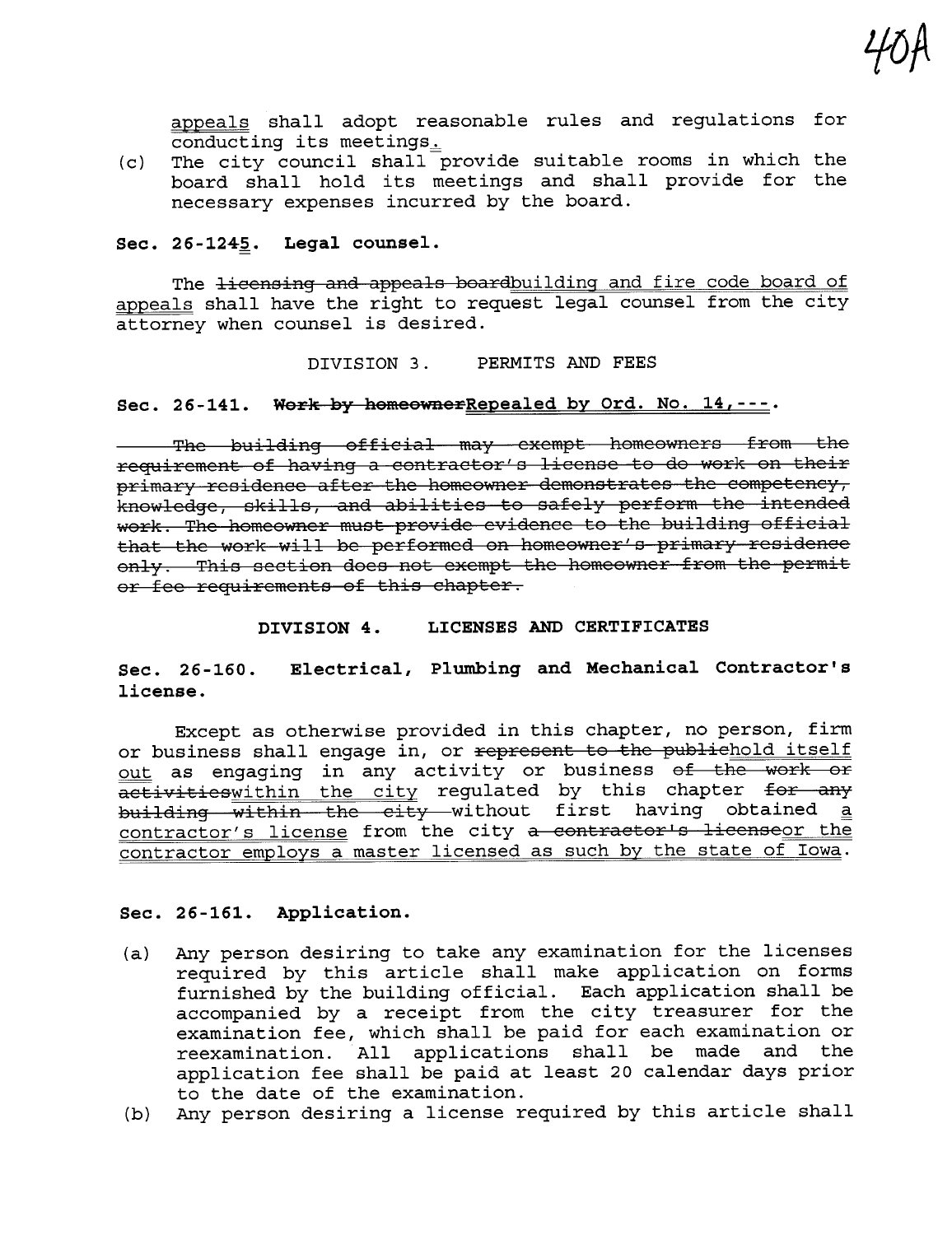make application on forms furnished by the building official. Each application shall include evidence of passing the required examination with a score of 75 percent or greater. Supplementary information related to experience, bonds,<br>insurance, and fees shall be supplied at the time of application, if required for the license or certification sought.

(c) The fees for the examinations, licenses, and sponsorship required by this article shall be in the amounts set in the Schedule of Fees adopted by the city council by resolution. This section is repealed and will be of no further force

and effect as of the following dates or events, whichever occurs first:

1. For those contractors or persons regulated by the state of Iowa electrical examining board established pursuant to chapter 103 of the Iowa code, as amended July 1, 2008 or<br>the date upon which the electrical examining board assumes the powers, duties and responsibilities regarding licensing mandated by chapter 103;

2. For those contractors or persons regulated by the plumbing and mechanical system licensing board established pursuant to 104C of the Iowa code, as amended July 1, 2008.

## Sec. 26-162. License fees.

The fees for examinations, licenses, certificates, and unexpired license renewals shall be as set in the Schedule of Fees adopted by the city council by resolution, except that any certificate holder who is designated by the building official to perform duties for the city may be issued a renewal of such certificate without a fee. A sponsorship fee must be paid for city sponsorship of an applicant to an exam.

This section is repealed and will be of no further force and effect as of the following dates or events, whichever occurs first: 1. For those contractors or persons regulated by the state of Iowa electrical examining board established pursuant to chapter 103 of the Iowa code, as amended July 1, 2008 or the date upon which the electrical examining board assumes the powers, duties and responsibilities regarding licensing mandated by chapter 103; 2. For those contractors or persons regulated by the

plumbing and mechanical system licensing board established pursuant to 104C of the Iowa code, as amended July 1, 2008.

## Sec. 26-163. Expiration, renewal, inactive, revocation.

(a) All licenses and certificates required by the electrical and mechanical codes shall expire on January 31 in each oddnumbered year. All licenses and certificates required by the plumbing code shall expire on December 31 in each evennumbered year.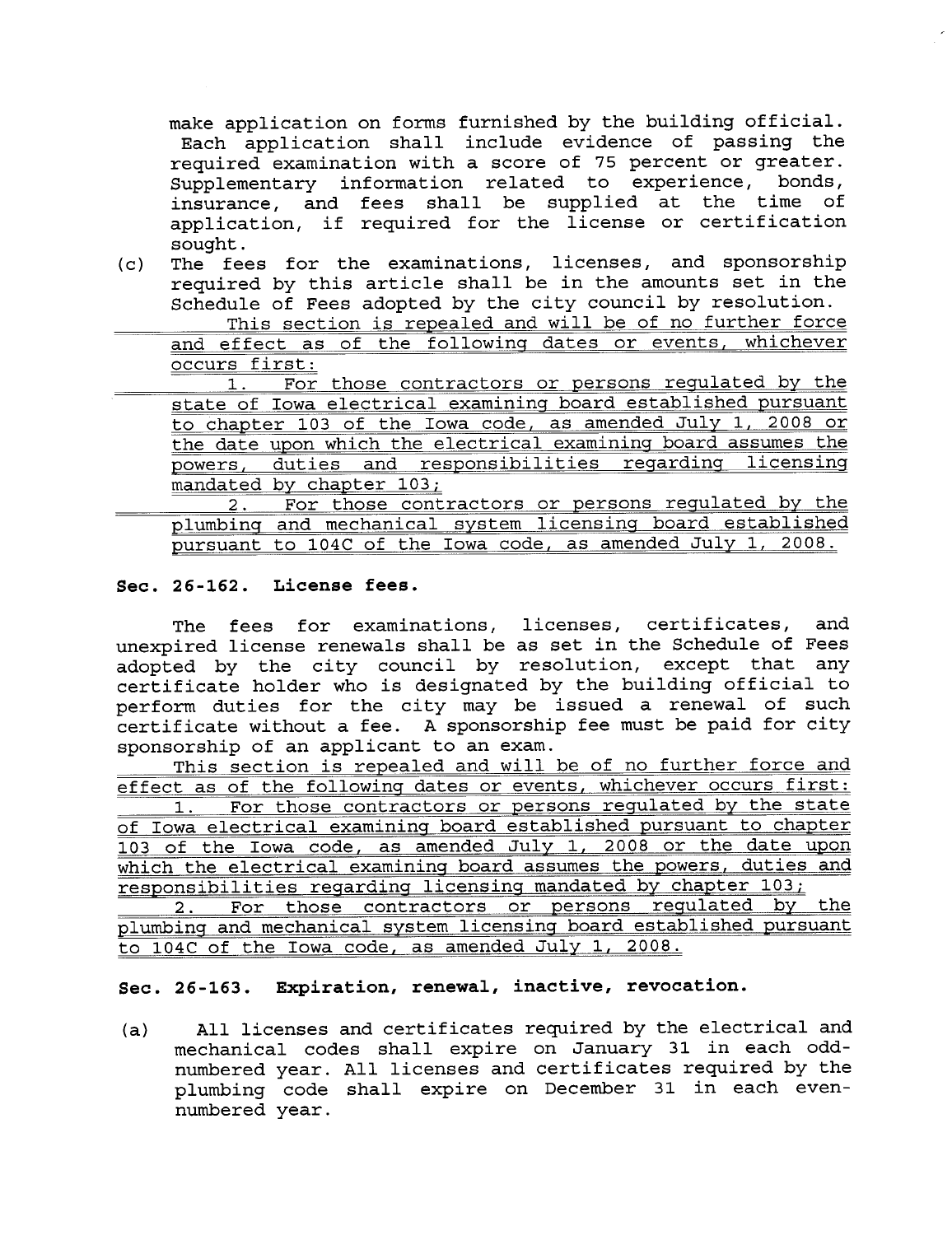- (b) Any expired license or certificate may be renewed within 90 days after the expiration date. The biennial fee and the late renewal fee are set in the Schedule of Fees adopted by the city council by resolution. Once the 90-day grace period has elapsed the applicant may not be issued any further permits until the applicant appears before the licensing and appeals board for determination whether re-testing is required for reissuance of a license.
- (c) Any class of license held for at least a year and with no outstanding work may be converted to and maintained as an inactive license. Holders of inactive licenses shall not be issued permits.
- (d) All applicants seeking renewal of a license or maintenance of an inactive license are required to provide proof that the applicant attended at least eight hours of acceptable workshops or classes for the purpose of code update and review during the biennial period.
- (e) A willfully false statement in an application for a license shall be sufficient cause for revocation.

This section is repealed and will be of no further force and effect as of the following dates or events, whichever occurs first: 1. For those contractors or persons regulated by the state of Iowa electrical examining board established pursuant to chapter 103 of the Iowa code, as amended July 1, 2008 or the date upon which the electrical examining board assumes the powers, duties and responsibilities regarding licensing mandated by chapter 103;

2. For those contractors or persons regulated by the plumbing and mechanical system licensina board established pursuant to 104C of the Iowa code, as amended July 1, 2008.

## Sec. 26-164. Contractor's <del>license</del>-bond.

- $+a$  Prior to the issuance or renewal of any contractor's license issued by the city or by the state of Iowa, and unless otherwise indicated in this article, the applicantcontractor shall file with the office of the building official a surety bond running to the city in the sum of \$5,000.00 to be approved by the building official and by the city legal department, to save the city harmless on account of any and all failures on the part of such applicant to comply in all particulars with the provisions of the building codes and all other applicable laws and ordinances, rules and regulations relating to the work for which a permit has been issued and to ensure the rectification of defective work to the satisfaction
- of the building official.<br>(b) To ensure the collection of permit fees and the rectification of defective work, and unless otherwise indicated in this article, the applicant shall in addition to filing the bond required before the license is issued file with the treasurer for each license applied for a cash bond in the sum of \$500.00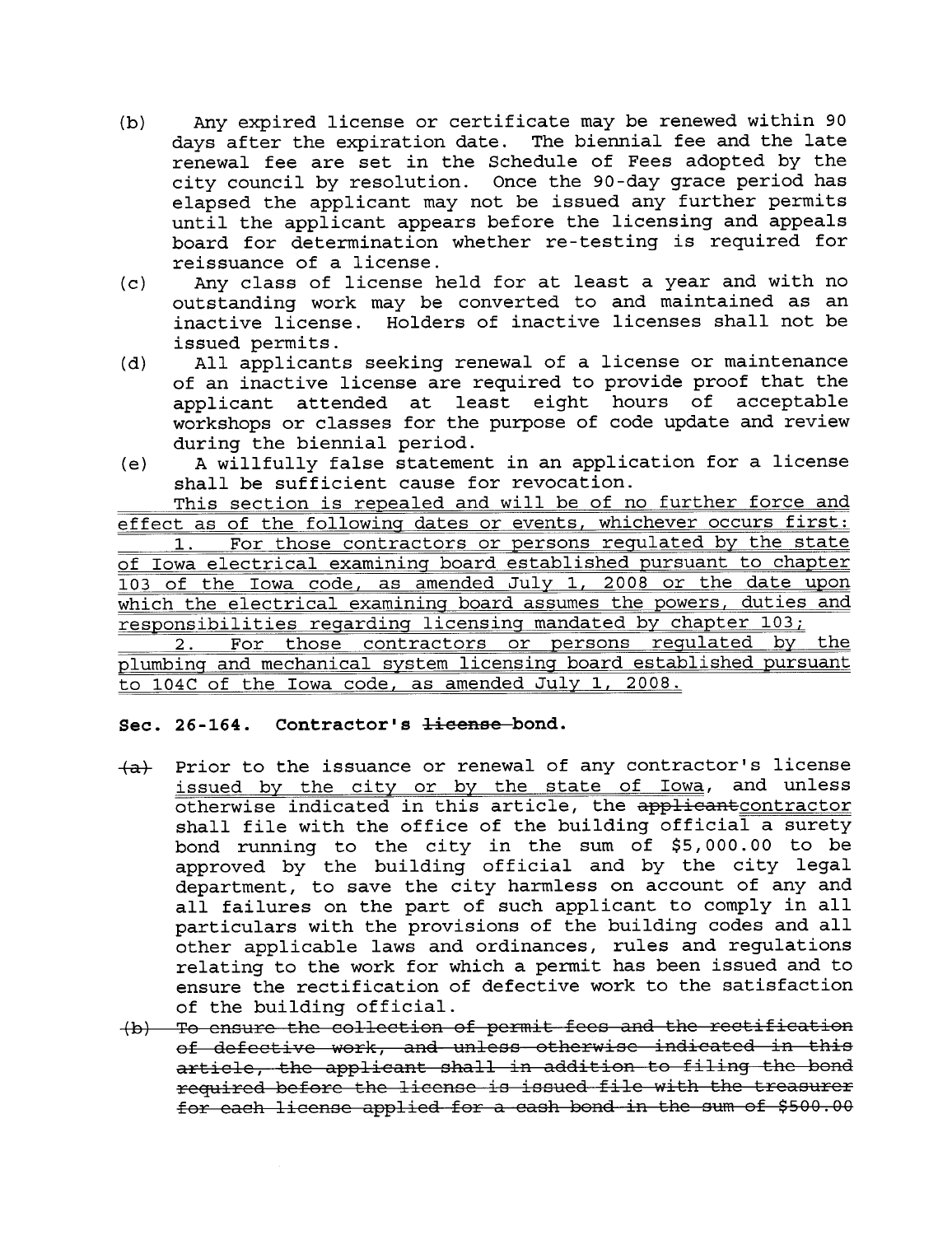or a certificate of deposit in a like amount made payable to the city by a bank doing business in the state. Such cash bond or certificate of deposit shall remain on deposit with the city for 90 days after the expiration or surrender of the license. Upon the death of the licensee, the treasurer may, upon approval of the building official, release the bond or ccrtificate of deposit before the expiration of 90 days. A letter of request must be submitted to the building official for release of the bond or certificate of deposit.

This section is repealed and will be of no further force and effect as of the following dates or events, whichever occurs first: 1. For those contractors or persons regulated by the state of Iowa electrical examining board established pursuant to chapter 103 of the Iowa code, as amended July 1, 2008 or the date upon which the electrical examining board assumes the powers, duties and responsibilities regarding licensing mandated by chapter 103;

2. For those contractors or persons regulated by the plumbing and mechanical system licensing board established pursuant to 104C of the Iowa code, as amended July 1, 2008.

## DIVISION 5. INSPECTIONS AND ENFORCEMENT

## Sec. 26-175. Inspections.

- (a) The person doing any work for which a permit is required shall notify the building official that the work is ready for inspection. The building official shall perform the required inspection and, if the work complies with the provisions of the building codes, issue written verification noting the date and results of the inspection. If the work does not comply with the provisions of the building codes, the building official shall post a violation tag in a conspicuous place on or near the work. The violation tag shall contain the date and results of the inspection and, when requested, shall note specific violations. Work that has no tag attached shall be considered unapproved. A tag shall not be removed by any
- person other than the building official.<br>When the work is completed, the person doing it shall notify (b) When the work is completed, the person doing it shall notify the building official that the work is ready for final inspection.
- (c) All construction trades inspectors shall have the right to enter upon any property during reasonable hours in the discharge of their official duties. They are authorized, directed and empowered to inspect any and all building and environmental support systems installations within the city and to order removed or remodeled and put into proper and safe condition for the protection of the health, safety and welfare of any system or component that is not in compliance with the provisions of the municipal ordinances and construction codes adopted so that persons or property shall not be in danger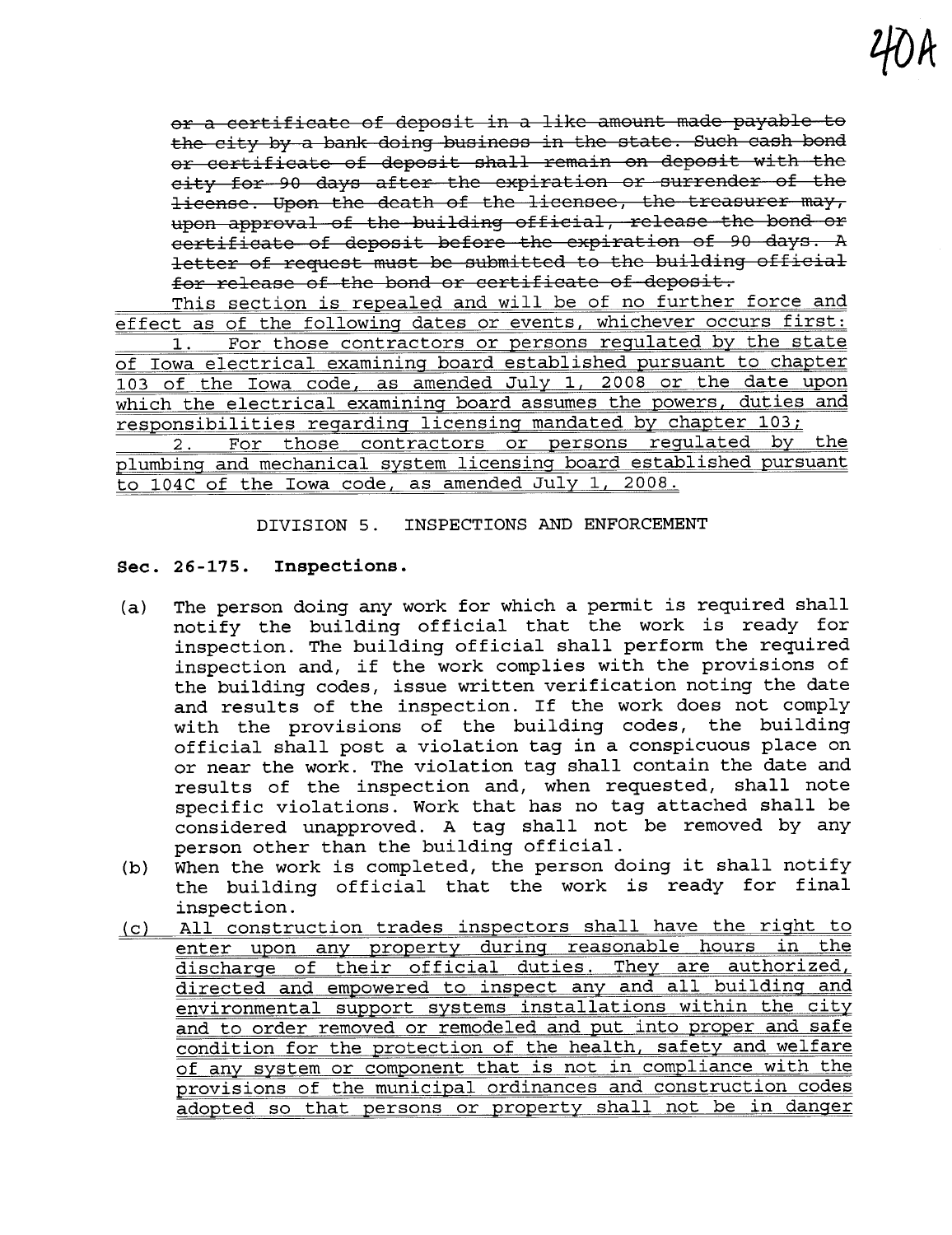## there from.

## Sec. 26-176. Notice of and failure to remedy defects.

Any work for which a permit is required shall be subject to inspection at any time. The building official may revoke a permit<br>at any time when the work is not being done in accordance with the building codes, or any other applicable law, ordinance, rule or regulation. The building official may take any necessary action including but not limited to disconnecting utility service affecting the defective work from the building. The utility service shall not again be turned on until all defects or improper conditions have been removed or repaired in conformance with the provisions of the building codes.

#### Sec. 26-177. Correcting defective work.

When a contractor is notified that defects exist in his or her the work, he or she the contractor shall make corrections within 30 days after notification. If not so made, the building official may withhold issuing any other permits to the contractor or for the property until defects are corrected and approval given by the building official.

#### Sec. 26-179. Temporary work.

Temporary work means work that is obviously installed for the convenience of a contractor or builder during construction. This work shall be the complete responsibility of the person or company thatwhe installs it and shall not require the inspector shuilding official's approval prior to being used, provided that the inspectorbuilding official may require corrections in the work to eliminate any hazardous or unsafe conditions. All such work shall be installed by a licensed contractor or his or her employee and shall be removed before final approval of permanent work. Temporary work shall not be permitted to remain in use in excess of six months except by written permission of the building official.

## Sec. 26-181. Civil violations and penalties.

- (a) No person shall engage in or cause any activity to be done in violation of any provision of the building codes or state law regulating contractor licensing.
- (b) Any pPersons who fails to perform an act required by the provisions of this chapter or who commits an act prohibited by the provisions of this article shall be guilty of a misdemeanor punishable by fine or imprisonment as provided by section 1-15 of the city Code, or shall be guilty of a municipal infraction punishable by a civil penalty as provided